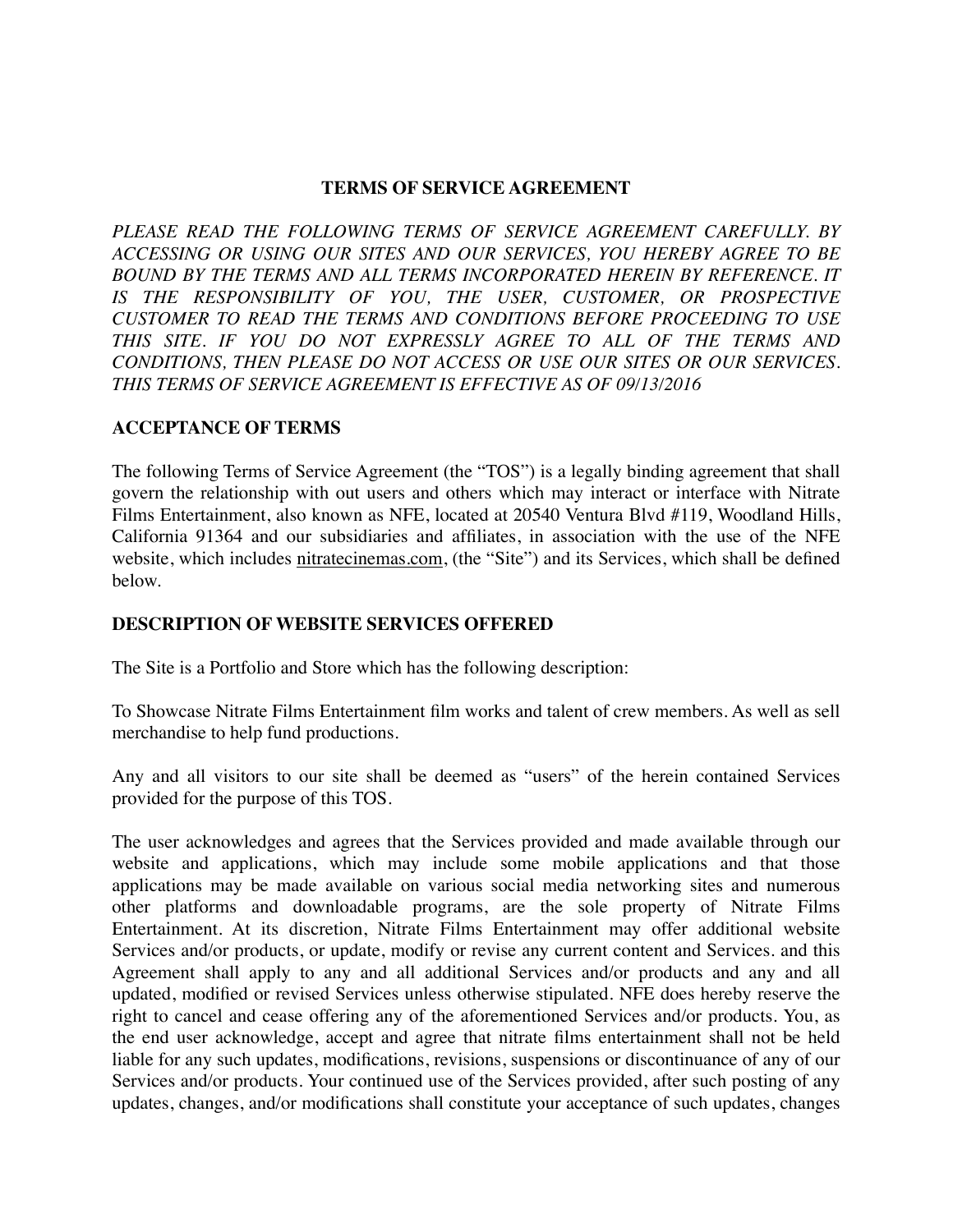and/or modifications, and as such, frequent review of this Agreement and any and all applicable terms and policies should be made by you to ensure you are aware of all terms and policies currently in effect. Should you not agree to the updated, Revised or modified terms, you must stop using the provided Services forthwith.

Furthermore, the user understands, acknowledges and agrees that the Services offered shall be provided "AS IS" and as such NFE shall not assume any responsibility or obligation for the timeliness, missed delivery, deletion and/or any failure to store user content, communication or personalization settings.

## **PRIVACY POLICY**

Every member's registration data and various other personal information are strictly protected by [the Nitrate Films Entertainment online Privacy Policy \(see the full Privacy Policy at http://](http://media.wix.com/ugd/c20a0d_1f96359b117d4bde97d90a2195bfa56a.pdf) media.wix.com/ugd/c20a0d\_1f96359b117d4bde97d90a2195bfa56a.pdf). As a member, you herein consent to the collection and use of the information provided, including the transfer of information within the United States and/or other countries for storage, processing or use by NFE and/or our subsidiaries and affiliates.

# **CAUTIONS FOR GLOBAL USE AND EXPORT AND IMPORT COMPLIANCE**

Due to the global nature of the internet, through the use of our network you hereby agree to comply with all local rules relating to online conduct and that which is considered acceptable Content. Uploading, posting and /or transferring of software, technology and other technical data may be subject to the export and import laws of the United States and possibly other countries. Through the use of our netowkr, you thus agree to comply with all applicable export and import laws, statues and regulations, including, but not limited to, the Export Administration Regulations (**[http://www.access.gpo.gove/bis/ear/ear\\_data.html](http://www.access.gpo.gove/bis/ear/ear_data.html)**), as well as the sanctions control program of the United States (**[http://www.treasury.gov/resource-center/sanctions/](http://www.treasury.gov/resource-center/sanctions/Programs/Pages/Programs.aspx) Programs/Pages/Programs.aspx**) Furthermore, you state and pledge that you:

a) are not on the list of prohibited individuals which may be identified on any government export exclusion report (**http://www.bis.doc.gov/complianceandenforment/ liststocheck.htm**[\) nor a member of any other government which may be part of an export](http://www.bis.doc.gov/complianceandenforment/liststocheck.htm)prohibited country identified in applicable export and import laws and regulations;

b) agree not to transfer any software, technology or any other technical data through the use of our network Services to any export-prohibited country;

agree not to use our website network Services for any military, nuclear, missile, chemical or biological weaponry end uses that would be a violation of the U.S. export laws; and

d) agree not to post, transfer nor upload any software, technology or any other technical data which would be in violation of the U.S. or other applicable export and/or import laws.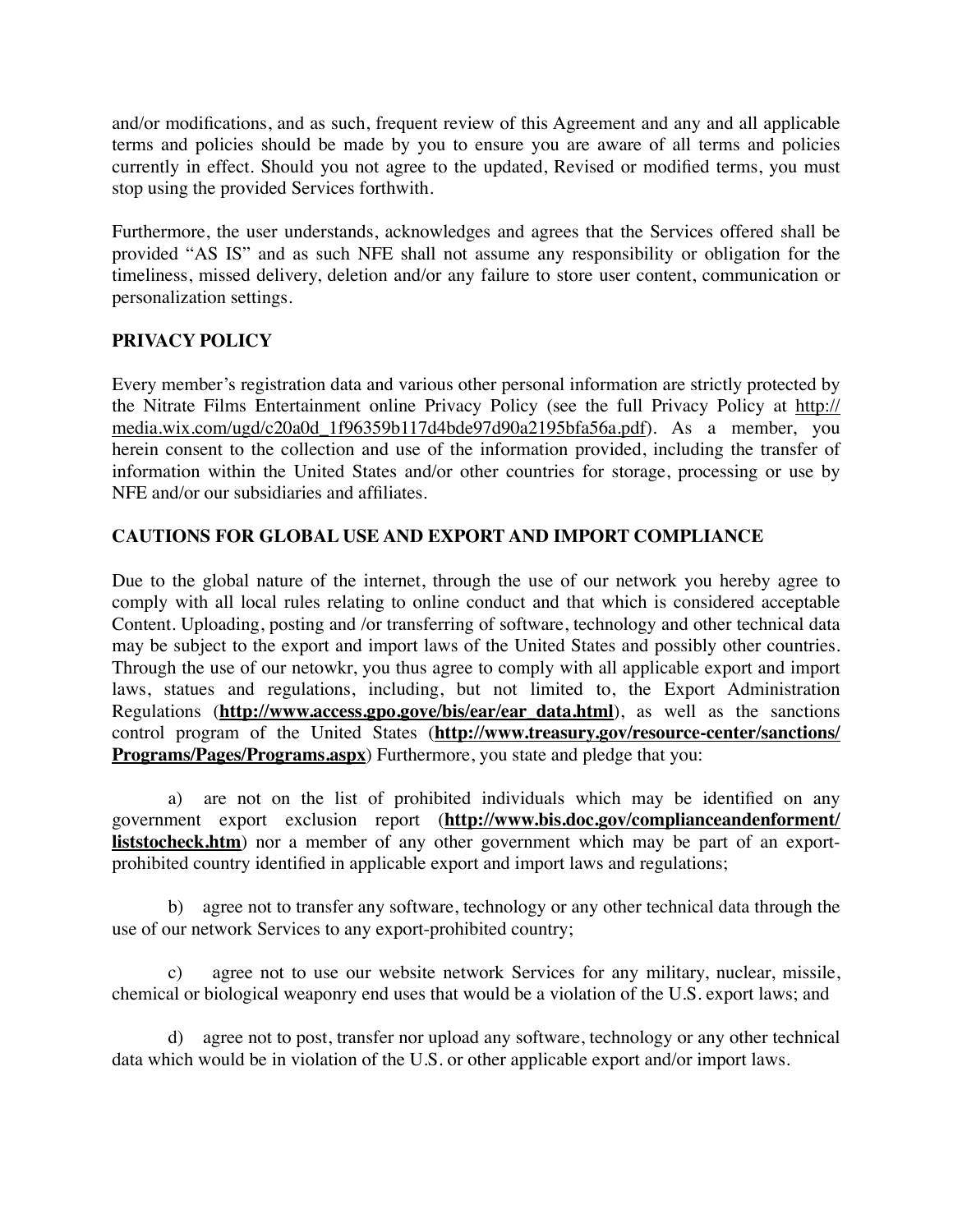## **CONTENT PLACED OR MADE AVAILABLE FOR COMPANY SERVICES**

Nitrate Films Entertainment shall not lay claim to ownership of any content submitted by any visitor or user, nor make such content available for inclusion on our website Services. Therefor, you hereby grant and allow for Nitrate Films Entertainment the below listed worldwide, royaltyfree and non-exclusive licenses, as applicable:

a) The content submitted or made available for inclusion on the publicly accessible areas of NFE's sites, the license provided to permit to use, distribute, reproduce, modify, adapt, publicly perform and/or publicly display said Content on our network Services is for the sole purpose of providing and promoting the specific area to which this content was placed and/or made available for viewing. This license shall be available so long as you are a member of NFE's sites, and shall terminate as such time when you elect to discontinue your membership.

b) Photos, audio, video and/or graphics submitted or made available for inclusion on the publicly accessible areas of Nitrate Films Entertainment's sites, the license provided to permit to use, distribute, reproduce, modify, adapt, publicly perform and/or publicly display said Content on your network Services are for the sole purpose of providing and promoting the specific area in which this content was placed and or made available for viewing. This license shall be available so long as you are a member of NFE's sites and shall terminate at such time when you elect to discontinue your membership.

c) For any other content submitted or made available for inclusion on the publicly accessible areas of Nitrate Films Entertainment's Sites, the continuous, binding and completely sub-licensable license which is meant to permit to use, distribute, reproduce, modify, adapt, publish, translate, publicly perform and/or publicly display said content, whether in whole or in part, and the incorporation of any such Content into other works in any arrangement or medium current used or later developed.

Those areas which may be deemed "publicly accessible" areas of Nitrate Films Entertainment's sites are those such areas of our network properties which are meant to be available to the general public, and which would include message boards and groups that are openly available to users.

# **CONTRIBUTIONS TO COMPANY WEBSITE**

Nitrate Films Entertainment provides an area for our users to contribute feedback to our website. When you submit ideas, documents, suggestions and/or proposals ("Contributions") to our site, you acknowledge an agree that:

a) your contributions do not contain any type of confidential or proprietary information;

b) NFE shall not be liable or under any obligation to ensure or maintain confidentially, expressed or implied, related to any Contributions;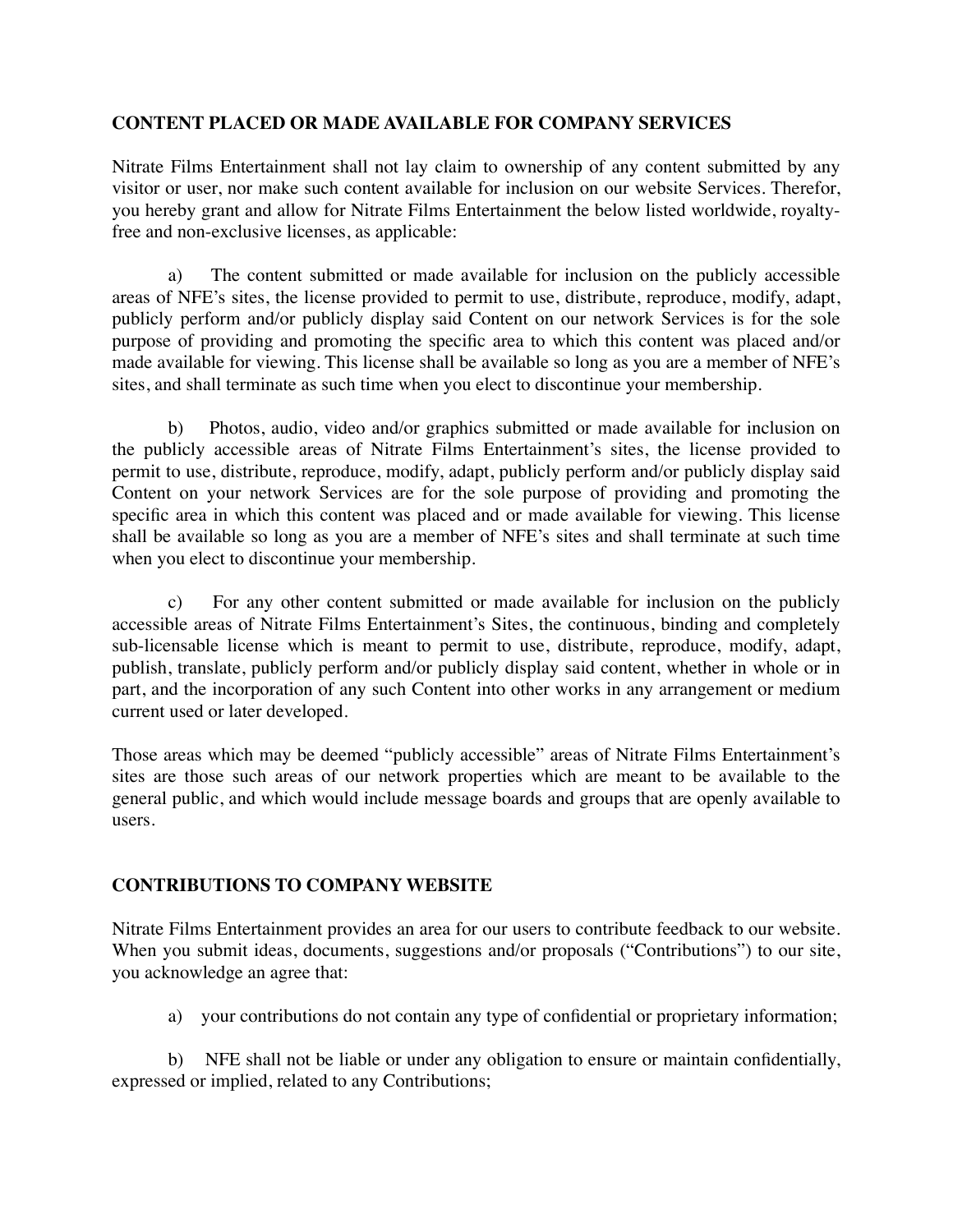c) NFE shall be entitled to make use of and/or disclose any such Contributions in any such manner as they may see fit;

d) the contributor's Contributions shall automatically become the sole property of NFE; and

e) NFE is under no obligation to either compensate or provide any form of reimbursement in any manner or nature.

## **INDEMNITY**

All users herein agree to insure and hold NFE, our subsidiaries, affiliates, agents, employees, officers, partners and/or licensors blameless or not liable for any claim or demand, which may include, but is not limited to, reasonable attorney fees made by any third party which may arise from any content a user of our site may submit, post, modify, transmit or otherwise make available through our Services, the use of NFE Services or your connection with these Services, your violations of the Terms of Service and/or your violation of any such rights of another person.

## **COMMERCIAL REUSE OF SERVICES**

The user herein agrees to not replicate, duplicate, copy, trade, sell, resell nor exploit for any commercial reason any part, use of, or access to NFE's sites or merchandise.

### **MODIFICATIONS**

NFE shall reserve the right at any time it may deem fit, to modify, alter and/or discontinue, whether temporarily or permanently, our service, or any part thereof, which or without prior notice. In addition we shall not be held liable to you or to any third party for any such alteration, modification, suspension and/or discontinuance of our Services, or any part thereof.

### **ADVERTISERS**

Any correspondence or business dealings with, or the participation in any promotions of, advertisers located on or through our Services, which may include the payment and/or delivery of such related goods and/or Services, and any such other term, condition, warranty and/or representation associated with such dealings, are and shall be solely between you and such advertiser. Moreover, you herein agree that NFE shall not be held responsible or liable for any loss or damage of any nature or manner incurred as a direct result of any such dealings or as a result of the presence of such advertisers on our website.

### **LINKS**

Either NFE or any third parties may provide links to other websites and/or resources. Thus, you acknowledge and agree that we are not responsible for the availability of any such external sites or resources, and as such, we do not endorse nor are we responsible or liable for any content,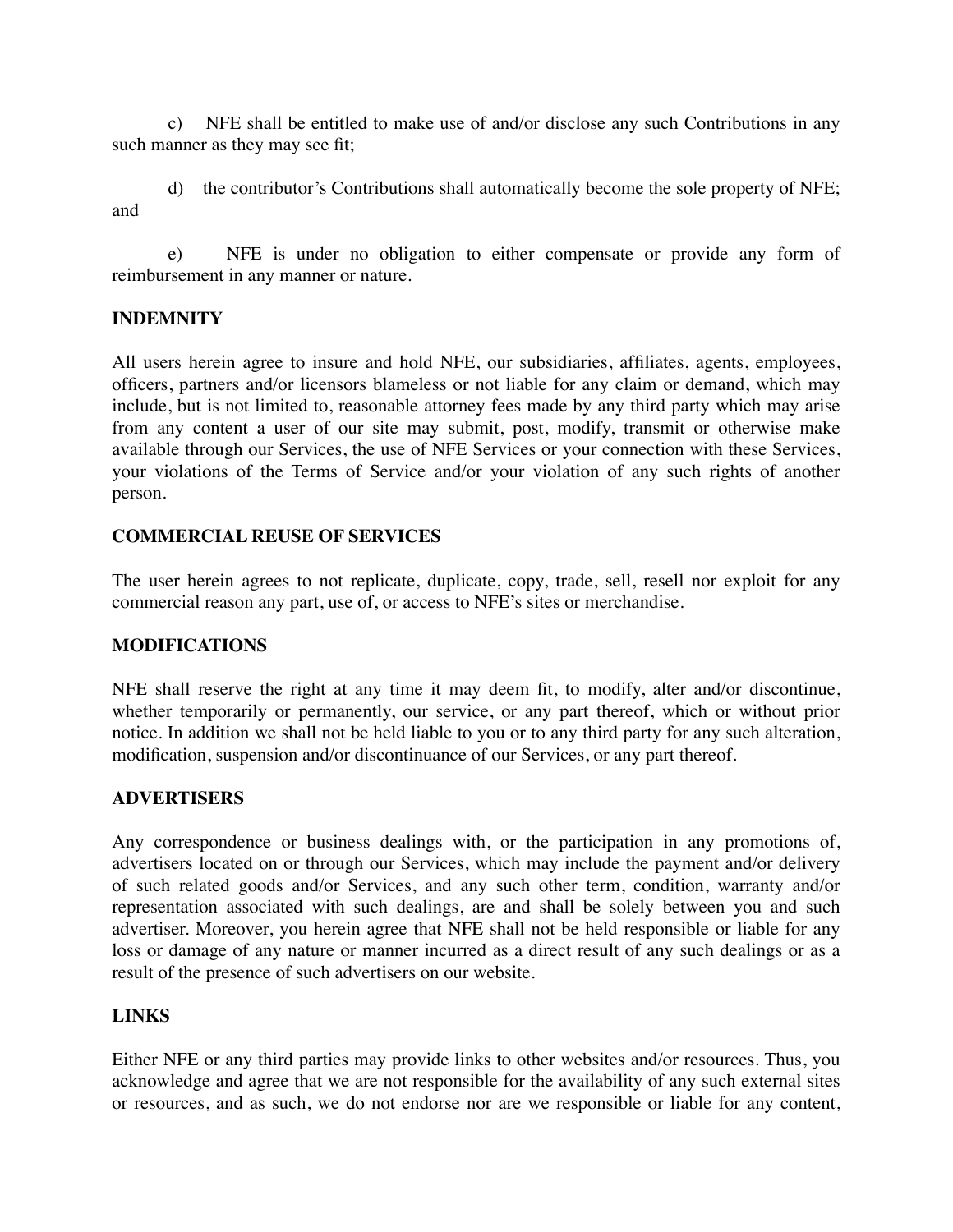products, advertising or any other materials, on or available from such third party sites or resources. Furthermore, you acknowledge and agree that Nitrate Films Entertainment shall not be responsible or liable, directly or indirectly, for any such damage or loss which may be a result of, caused or allegedly to be caused by or in connection with the use of or the reliance on such content, goods or Services made available on or through any such site or resource.

## **PROPRIETARY RIGHTS**

You do hereby acknowledge and agree that NFE's Services and any essential software that may be used in connection with our Services ("Software") shall contain proprietary and confidential material that is protected by applicable intellectual property rights and other laws. Furthermore, you herein acknowledge and agree that any content which may be contained in any advertisements or information presented by and through our Services or by advertisers is protected by copyrights, trademarks, patents or other proprietary rights and laws. Therefore except for that which is expressly permitted by applicable law or as authorized by Nitrate Films Entertainment or such applicable licensor, you agree to not alter, modify, lease, rent, loan, sell, distribute, transmit, broadcast, publicly perform and/or created any plagiaristic works which are based on NFE Serves (e.g. Content or Software), in whole or part.

Nitrate Films Entertainment herein has granted you personal, non-transferable and non-exclusive rights and/or license to make use of the object code or our Software on a single computer, as long as you do not, and shall not, allow any third party to duplicate, alter, modify, create, or plagiarize work from, reverse engineer, reverse assemble or otherwise make an attempt to locate or discern any source code, sell, assign, sublicense, grant a security interest in and/or otherwise transfer any such right in the Software. Furthermore, you do herein agree not to alter or change the Software in any manner, nature or form, and as such, not to use any modified versions of the Software, including and without limitation, for the purpose of obtaining unauthorized access to our services. Lastly, you also agree not to access or attempt to access our services through any means other than through he interface which is provided by Nitrate Films Entertainment for use in accessing our Services.

### **WARRANTY DISCLAIMERS**

### YOU HEREIN EXPRESSLY ACKNOWLEDGE AND AGREE THAT:

a) THE USE OF NITRATE FILMS ENTERTAINMENT SERVICES AND SOFTWARE ARE AT THE SOLE RISK BY YOU. OUR SERVICES AND SOFTWARE SHALL BE PROVIDED ON AN "AS IS" AND/OR "AS AVAILABLE" BASIS. NFE AND OTHER SUBSIDIARIES, AFFILIATES, OFFICERS, EMPLOYEES, AGENTS, PARTNERS AND LICENSORS EXPRESSLY DISCLAIM ANY AND ALL WARRANTIES OF ANY KIND WHETHER EXPRESSED OR IMPLIED, INCLUDING, BUT NOT LIMTED TO ANY IMPLIED WARRANTIES OF TITLE, MERCHANTABILITY, FITNESS FOR A PARTICULAR PURPOSE AND NON-INFRINGEMENT.

b) NITRATE FILMS ENTERTAINMENT AND OUR SUBSIDIARIES, OFFICERS, EMPLOYEES, AGENTS, PARTNERS AND LICENSORS MAKE NO SUCH WARRANTIES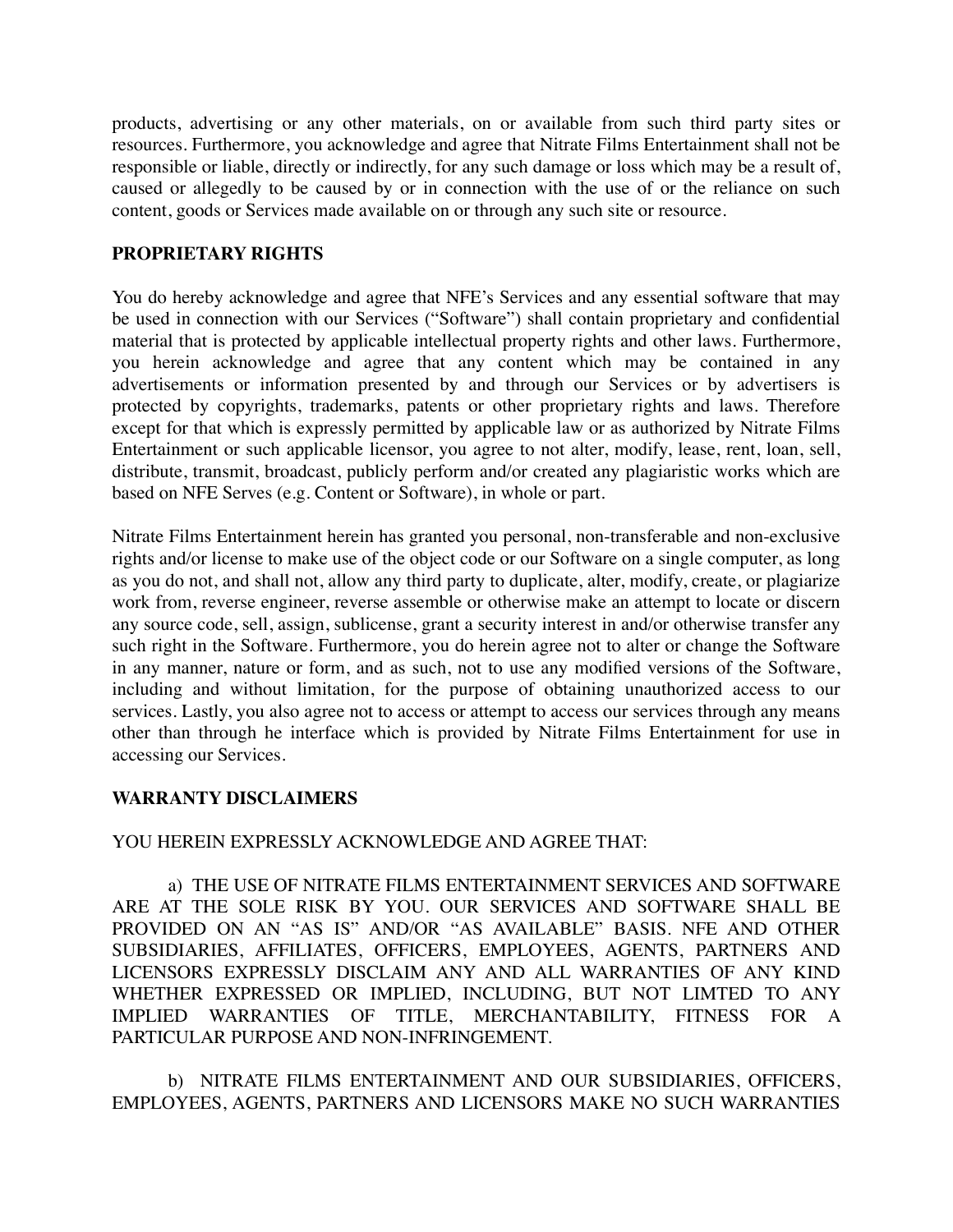THAT (i) NFE SERVICES OR SOFTWARE WILL MEET YOUR REQUIREMENTS; (ii) NFE SERVICES OR SOFTWARE SHALL BE UNINTERRUPTED, TIMELY, SECURE OR ERROR-FREE; (iii) THAT SUCH RESULTS WHICH MAY BE OBTAINED FROM THE USE OF THE NITRATE FILMS ENTERTAINMENT SERVICES OR SOFTWARE WILL BE ACCURATE OR RELIABLE; (iv) QUALITY OF ANY PRODUCTS, SERVICES, ANY INFORMATION OR OTHER MATERIAL WHICH MAY BE PURCHASED OR OBTAINED BY YOU THROUGH OUR SERVICES OR SOFTWARE WILL MEET YOUR EXPECTATIONS; AND (v) THAT ANY SUCH ERRORS CONTAINED IN THE SOFTWARE SHALL BE CORRECTED.

c) ANY INFORMATION OR MATERIAL DOWNLOADED OR OTHERWISE OBTAINED BY WAY OF NITRATE FILMS ENTERTAINMENT SERVICES OR SOFTWARE SHALL BY ACCESSED BY YOUR SOLE DISCRETION AND SOLE RISK, AND AS SUCH YOU SHALL BE SOLELY RESPONSIBLE FOR AND HEREBY WAIVE ANY AND ALL CLAIMS AND CAUSES OF ACTION WITH RESPECT TO ANY DAMAGE TO YOUR COMPUTER AND/OR INTERNET ACCESS, DOWNLOADING AND/OR DISPLAYING, OR FOR ANY LOSS OF DATA THAT COULD RESULT FROM THE DOWNLOAD OF ANY SUCH INFORMATION OR MATERIAL.

d) NO ADVICE AND/OR INFORMATION, DESPITE WHETHER WRITTEN OR ORAL, THAT MAY BE OBTAINED BY YOU FROM NITRATE FILMS ENTERTAINMENT OR BY WAY OF OR FROM OUR SERVICES OR SOFTWARE SHALL CREATE ANY WARRANTY NOT EXPRESSLY STATED IN THE TOS.

e) A SMALL PERCENTAGE OF SOME USERS MAY EXPERIENCE SOME DEGREE OF EPILEPTIC SEIZURE WHEN EXPOSED TO CERTAIN LIGHT PATTERNS OR BACKGROUNDS THAT MAY BE CONTAINED ON A COMPUTER SCREEN OR WHILE USING OUR SERVICES. CERTAIN CONDITIONS MAY INDUCE A PREVIOUSLY UNKNOWN CONDITION OR UNDETECTED EPILEPTIC SYMPTOM IN USERS WHO HAVE SHOWN NO HISTORY OF ANY PRIOR SEIZURE OR EPILEPSY. SHOULD YOU, ANYONE YOU KNOW OR ANYONE IN YOUR FAMILY HAVE AN EPILEPTIC CONDITION, PLEASE CONSULT A PHYSICIAN IF YOU EXPERIENCE ANY OF THE FOLLOWING SYMPTOMS WHILE USING OUR SERVICES: DIZZINESS, ALTERED VISION, EYE OR MUSCLE TWITCHES, LOSS OF AWARENESS, DISORIENTATION, ANY INVOLUNTARY MOVEMENT, OR CONVULSIONS.

### **LIMITATIONS OF LIABILITY**

YOU EXPLICITLY ACKNOWLEDGE, UNDERSTAND AND AGREE THAT NITRATE FILMS ENTERTAINMENT AND OUR SUBSIDIARIES, AFFILIATES, OFFICERS, EMPLOYEES, AGENTS, PARTNERS AND LICENSORS SHALL NOT BE LIABLE TO YOU FOR ANY PUNITIVE, INDIRECT, INCIDENTAL, SPECIAL, CONSEQUENTIAL OR EXEMPLARY DAMAGES, INCLUDING, BUT NOT LIMITED TO, DAMAGES WHICH MAY BE RELATED TO THE LOSS OF ANY PROFITS, GOODWILL, USE, DATA AND/OR OTHER INTANGIBLE LOSSES EVEN THOUGH WE MAY HAVE BEEN ADVISED OF SUCH POSSIBILITY THAT SAID DAMAGES MAY OCCUR, AND RESULT FROM: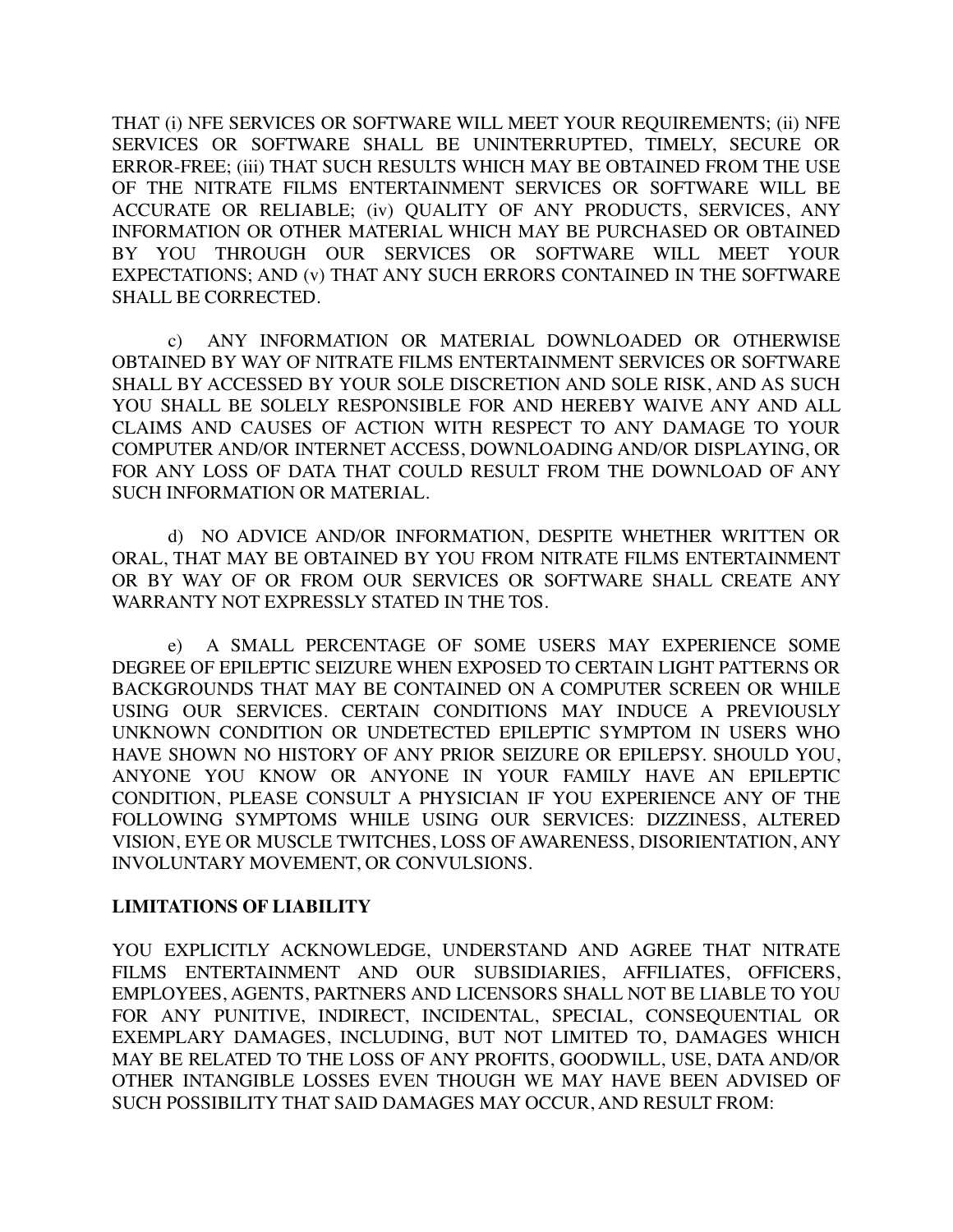## a) THE USE OR INABILITY TO USE OUR SERVICE;

## b) THE COST OF PROCURING SUBSTITUTE GOODS AND SERVICES;

# c) UNAUTHORIZED ACCESS TO OR THE ALTERATION OF YOUR TRANSMISSIONS AND/OR DATA;

# d) STATEMENTS OR CONDUCT OF ANY SUCH THIRD PARTY ON OUR SERVICE;

## e) AND ANY OTHER MATTER WHICH MAY BE RELATED TO OUR SERVICE.

## **RELEASE**

In the event you have a dispute, you agree to release NFE (and its officers, directors, employees, agents, parent subsidiaries, affiliates, co-branders, partners and any other third parties) from claims, demands and damages (actual and consequential) of every kind and nature, known and unknown, suspected or unsuspected, disclosed and undisclosed, arising out of or in any way connected to such dispute.

## **SPECIAL ADMONITION RELATED TO FINANCIAL MATTERS**

Should you intend to create or to join any service, receive or request any such news, messages, alerts or other information from our Services concerning companies, stock quotes, investments or securities, please review the above Sections Warranty Disclaimers and Limitations of Liability again. In addition, for this particular type of information, the phrase "Let the investor beware" is appropriate. Nitrate Films Entertainment's content is provided primarily for informational purposes, and no content that shall be provided or included in our Services is intended for trading or investing purposes. Nitrate Films Entertainment and our licensors shall not be responsible or liable for the accuracy, usefulness or availability of any information transmitted and/or made available by way of our Services, and shall not be responsible or liable for any trading and/or investment decisions based on such information.

### **EXCLUSION AND LIMITATIONS**

THERE ARE SOME JURISDICTIONS WHICH DO NOT ALLOW THE EXCLUSION OF CERTAIN WARRANTIES OR THE LIMITATION OF EXCLUSION OF LIABILITY FOR INCIDENTAL OR CONSEQUENTIAL DAMAGES. THEREFORE, SOME OF THE ABOVE LIMITATIONS OF SECTIONS WARRANTY DISCLAIMERS AND LIMITATION OF LIABILITY MAY NOT APPLY TO YOU.

# **THIRD PARTY BENEFICIARIES**

You herein acknowledge, understand and agree, unless otherwise expressly provided in this TOS, that there shall be no third-party beneficiaries to this agreement.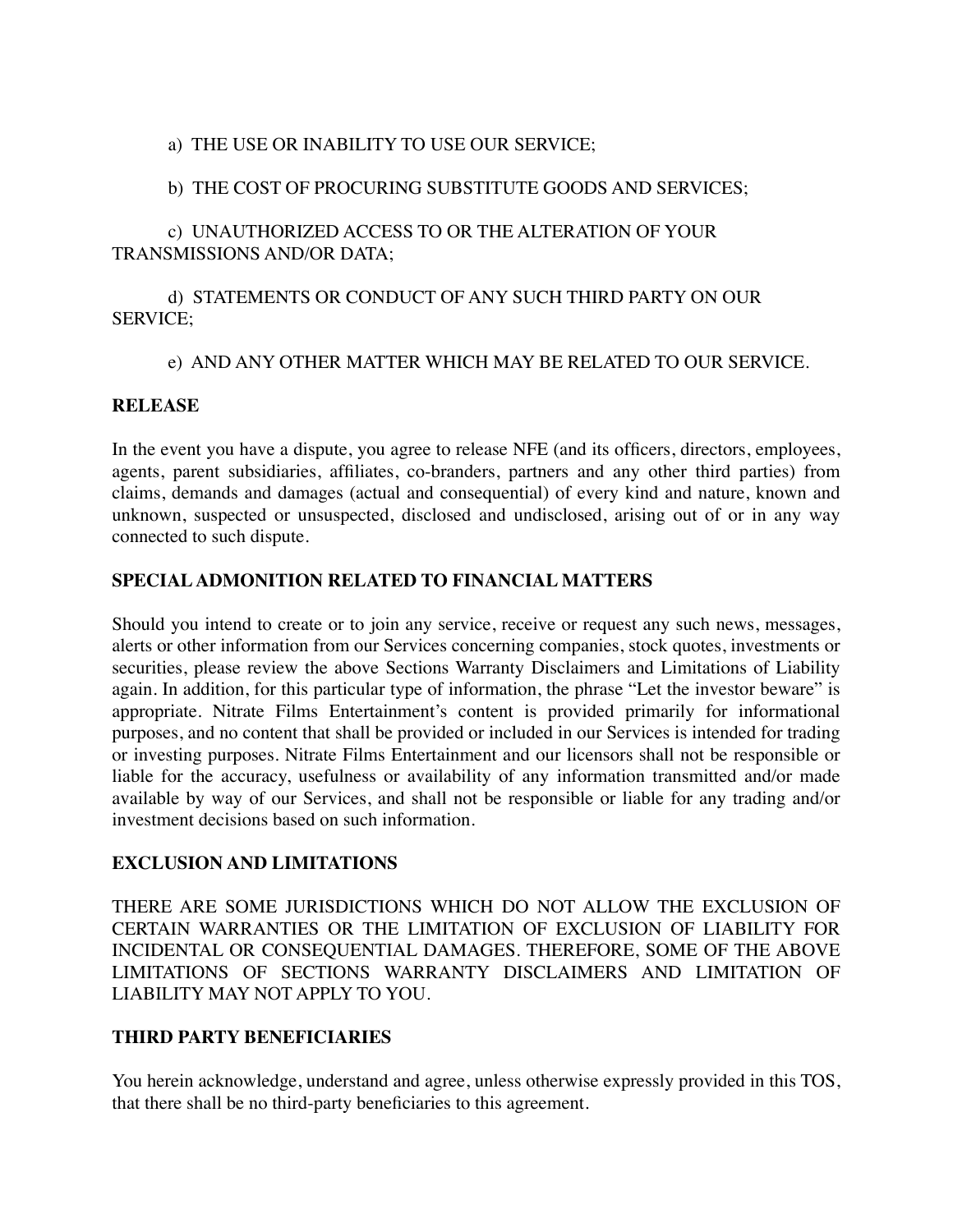### **NOTICE**

Nitrate Films Entertainment may furnish you with notices, including those with regards to any changes to the TOS, including but not limited to email, regular mail, MMS or SMS, text messaging, postings on our website Services, or other reasonable means currently known or any which may be herein after developed. Any such notices may not be received if you violate any aspects of the TOS by accessing our Services in an unauthorized manner. Your acceptance of this TOS constitutes your agreement that you are deemed to have received any and all notices that would have been delivered has you accessed our Services in an authorized manner.

#### **TRADEMARK INFORMATION**

You herein acknowledge, understand and agree that all of the Nitrate Films Entertainment trademarks, copyright, trade name, service marks, and other Nitrate Films Entertainment logos and any brand features, and/or product and service names are trademarks and as such, are and shall remain the property of Nitrate Films Entertainment. You herein agree not to display and/or use in any manner the Nitrate Films Entertainment logo or marks without obtaining Nitrate Films Entertainment's prior written consent.

## **COPYRIGHT OR INTELLECTUAL PROPERTY INFRINGEMENT CLAIMS NOTICE & PROCEDURES**

Nitrate Films Entertainment will always respect the intellectual property of others, and we ask that all of our users do the same. With regards to appropriate circumstances and at its sole discretion, Nitrate Films Entertainment may disable and/or terminate the accounts of any users who violates our TOS and/or infringes the rights of others. If you feel that your work has been duplicated in such a way that would constitute copyright infringement, or if you believe your intellectual property rights have been otherwise violated you should provide to us the following information:

a) The electronic or the physical signature of the individual that is authorized on behalf of the owner of the copyright or other intellectual property interest;

b) A description of the copyrighted work or other intellectual property that you believe has been infringed upon;

c) A description of the location of the site which you allege has been infringing upon your work;

d) Your physical address, telephone number, and email address;

e) A statement, in which you state that the alleged and disputed use of your work is not authorized by the copyright owner, its agents or the law;

f) And finally, a statement, made under penalty of perjury, that the aforementioned information in your notice is truthful and accurate, and that you are the copyright or intellectual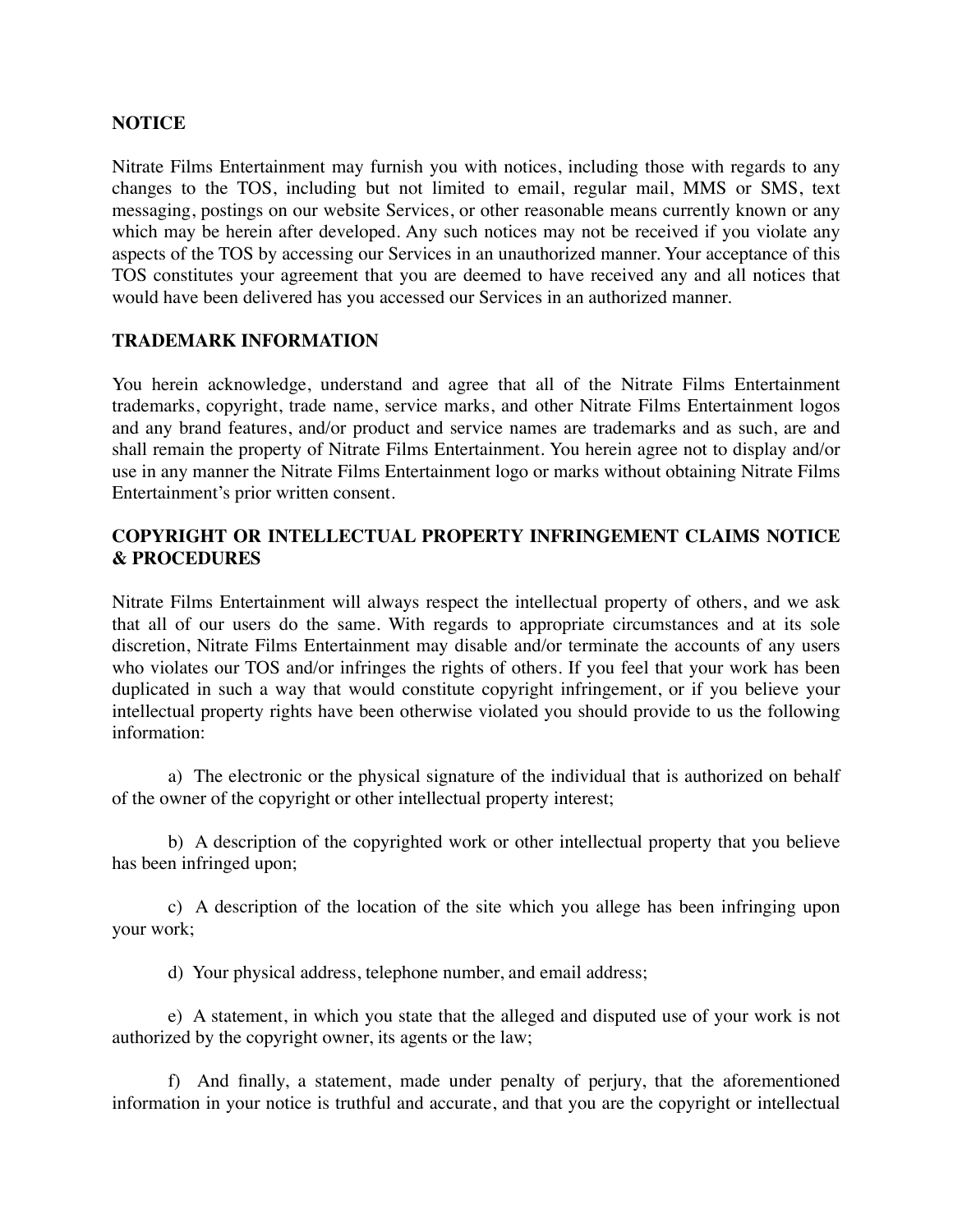property owner, representative or agent authorized to act on the copyright or intellectual property owner's behalf.

The Nitrate Films Entertainment Agent for notice of claims of copyright or other intellectual property infringement can be contaced as follows:

Mailing Address: Nitrate Films Entertainment Attn: Copyright Agent 20540 Ventura Blvd #119 Woodland Hills, California 91364

Telephone: 8587766372 Email: [maalexander@nitratecinemas.com](mailto:maalexander@nitratecinemas.com)

# **CLOSED CAPTIONING**

BE IT KNOWN, that Nitrate Films Entertainment complies with all applicable Federal Communications Commission rules and regulations regarding the closed captioning of video content. For more information, please visit our website at **[nitratecinemas.com](http://nitratecinemas.com)**

## **GENERAL INFORMATION**

### *ENTIRE AGREEMENT*

This TOS constitutes the entire agreement between you and Nitrate Films Entertainment and shall govern the use of our Services, superseding any prior version of this TOS between you and us with respect to NFE Services. You may also be subject to additional terms and conditions that may party content or third-party software.

### *CHOICE OF LAW AND FORUM*

It is at the mutual agreement of both you and NFE with regard to the TOS that the relationship between the parties shall be governed by the laws of the state of California without regard to its conflict of law provisions and that any and all claims, causes of action and/or disputes, arising out of or relating to the TOS, or the relationship between you and NFE, shall be filed within the courts having jurisdiction within the county of United States, California or the U.S. District Court located in said state. You and Nitrate Films Entertainment agree to submit to the jurisdiction of the courts as previously mentioned, and agree to waive any and all objections to the exercise of jurisdiction over the parties by such courts and to venue in such courts.

### *WAIVER AND SEVERABILITY OF TERMS*

At any time, should Nitrate Films Entertainment fail to exercise or enforce any right or provision of the TOS, such failure shall not constitute a waiver of such right or provision. If any provision of this TOS is found by a court of competent jurisdiction to be invalid, the parties nevertheless agree that the court should endeavor to give effect to the parties' intentions as reflected in the provision, and the other provisions of the TOS remain in full force and effect.